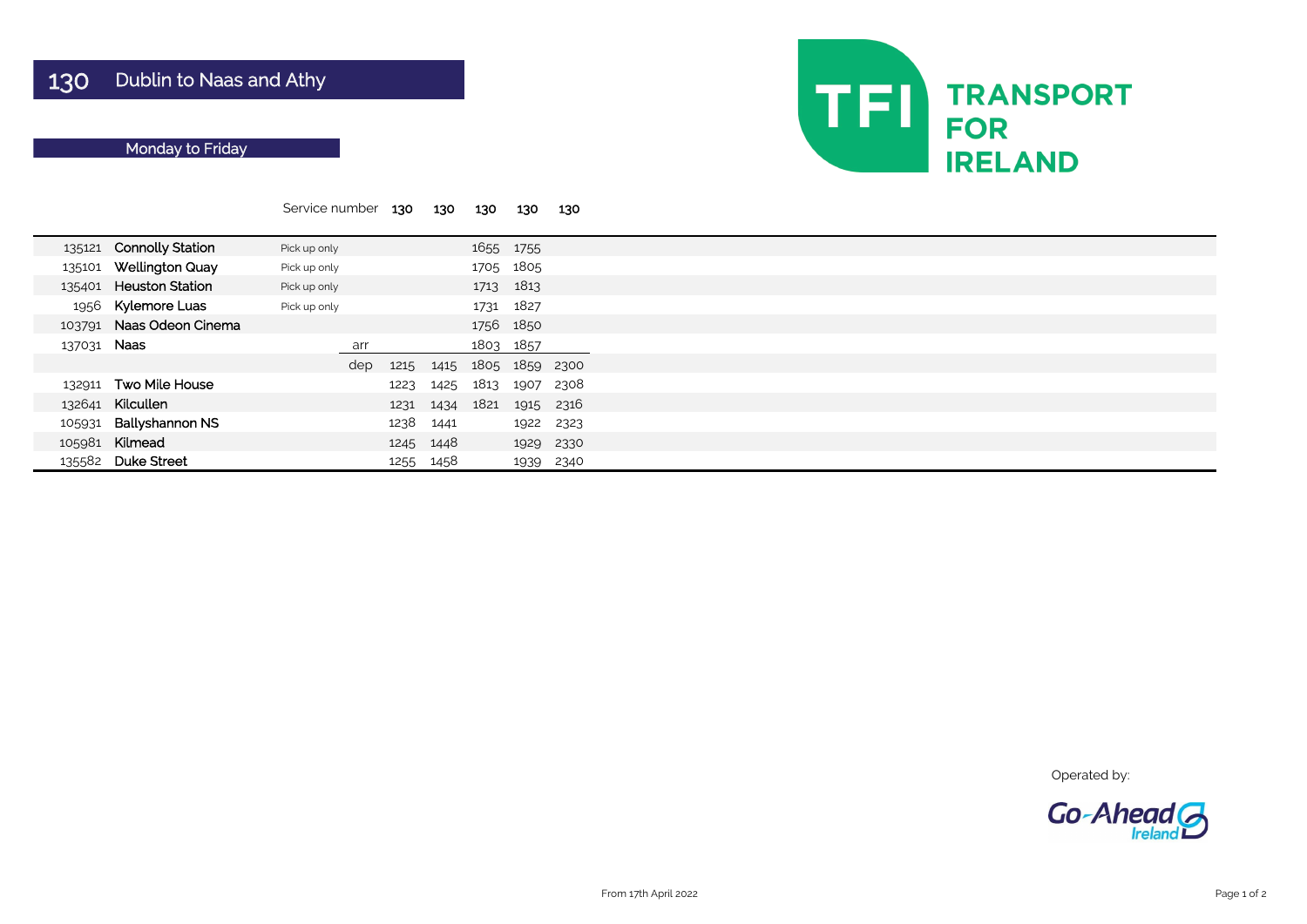#### **Saturday**

|  |             |                        | Service number 130 130 |                | 130 |  |
|--|-------------|------------------------|------------------------|----------------|-----|--|
|  | 137031 Naas |                        |                        | 1215 1415 1845 |     |  |
|  |             | 132911 Two Mile House  |                        | 1223 1423 1853 |     |  |
|  |             | 132641 Kilcullen       |                        | 1231 1431 1901 |     |  |
|  |             | 105931 Ballyshannon NS |                        | 1238 1438 1908 |     |  |
|  |             | 105981 Kilmead         |                        | 1245 1445 1915 |     |  |
|  |             | 135582 Duke Street     |                        | 1255 1455 1925 |     |  |

| 137031 Naas |                        |  | 1245 1445 1845 |
|-------------|------------------------|--|----------------|
|             | 132911 Two Mile House  |  | 1253 1453 1853 |
|             | 132641 Kilcullen       |  | 1301 1501 1901 |
|             | 105931 Ballyshannon NS |  | 1308 1508 1908 |
|             | 105981 Kilmead         |  | 1315 1515 1915 |
|             | 135582 Duke Street     |  | 1325 1525 1925 |



Operated by:



### Sunday & Public Holidays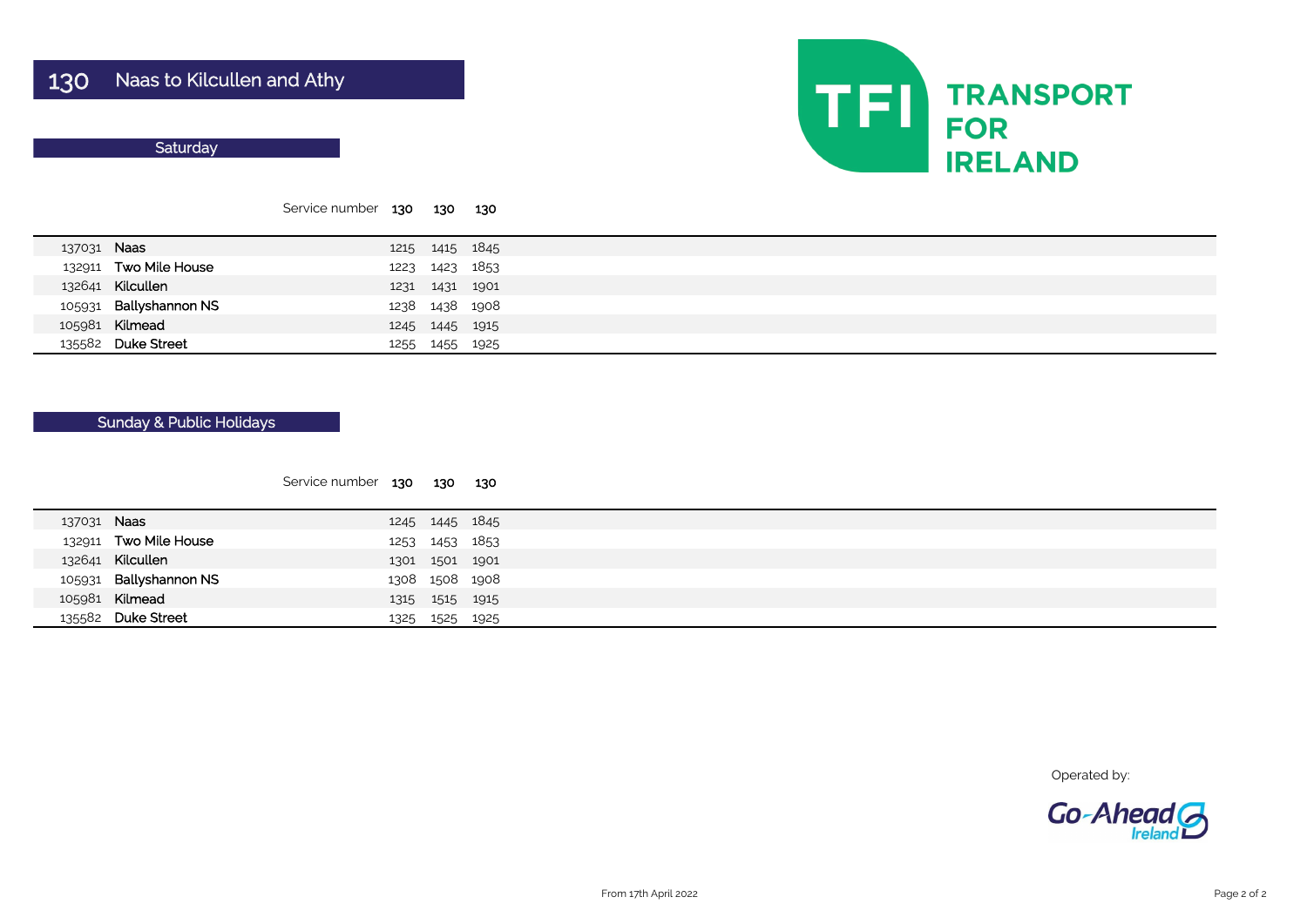|             |                            | Service number |     | 130       | 130       | 130  | 130  | 130A         |
|-------------|----------------------------|----------------|-----|-----------|-----------|------|------|--------------|
| 136421      | <b>Leinster Street</b>     |                |     | 0610      |           | 0950 | 1320 | 1515         |
| 132401      | Kilmead                    |                |     | 0618      |           | 0958 | 1328 | 1523         |
| 140881      | <b>Ballyshannon NS</b>     |                |     | 0625      |           | 1005 | 1335 | 1530         |
| 136431      | Kilcullen                  |                |     | 0632      | 0717      | 1012 | 1342 | 1537         |
| 136371      | <b>Two Mile House</b>      |                |     | 0640      | 0725      | 1020 | 1350 | 1545         |
| 136361      | Killashee                  |                |     | 0643      | 0728      | 1023 | 1353 | 1548         |
| 137001 Naas |                            |                | arr | 0648      | 0733      | 1028 | 1358 | 1555         |
|             |                            |                | dep | 0650 0735 |           |      |      | 1600         |
| 104241      | Naas Odeon Cinema          |                |     | 0657 0742 |           |      |      | 1609         |
| 4406        | Carriglea Ind Est          | Drop off only  |     | 0727      | 0812      |      |      | 1639         |
| 4413        | <b>Heuston Station</b>     | Drop off only  |     | 0737      | 0828      |      |      | 1649         |
| 316         | <b>Bachelors Walk</b>      | Drop off only  |     | 0747 0838 |           |      |      | 1659         |
| 2810        | <b>Merrion Square West</b> | Drop off only  |     |           | 0753 0850 |      |      | $\downarrow$ |
| 5140        | <b>Mayor Street Lower</b>  | Drop off only  |     |           |           |      |      | 1706         |

↓ - stop not served on this trip



Operated by:



# Monday to Friday